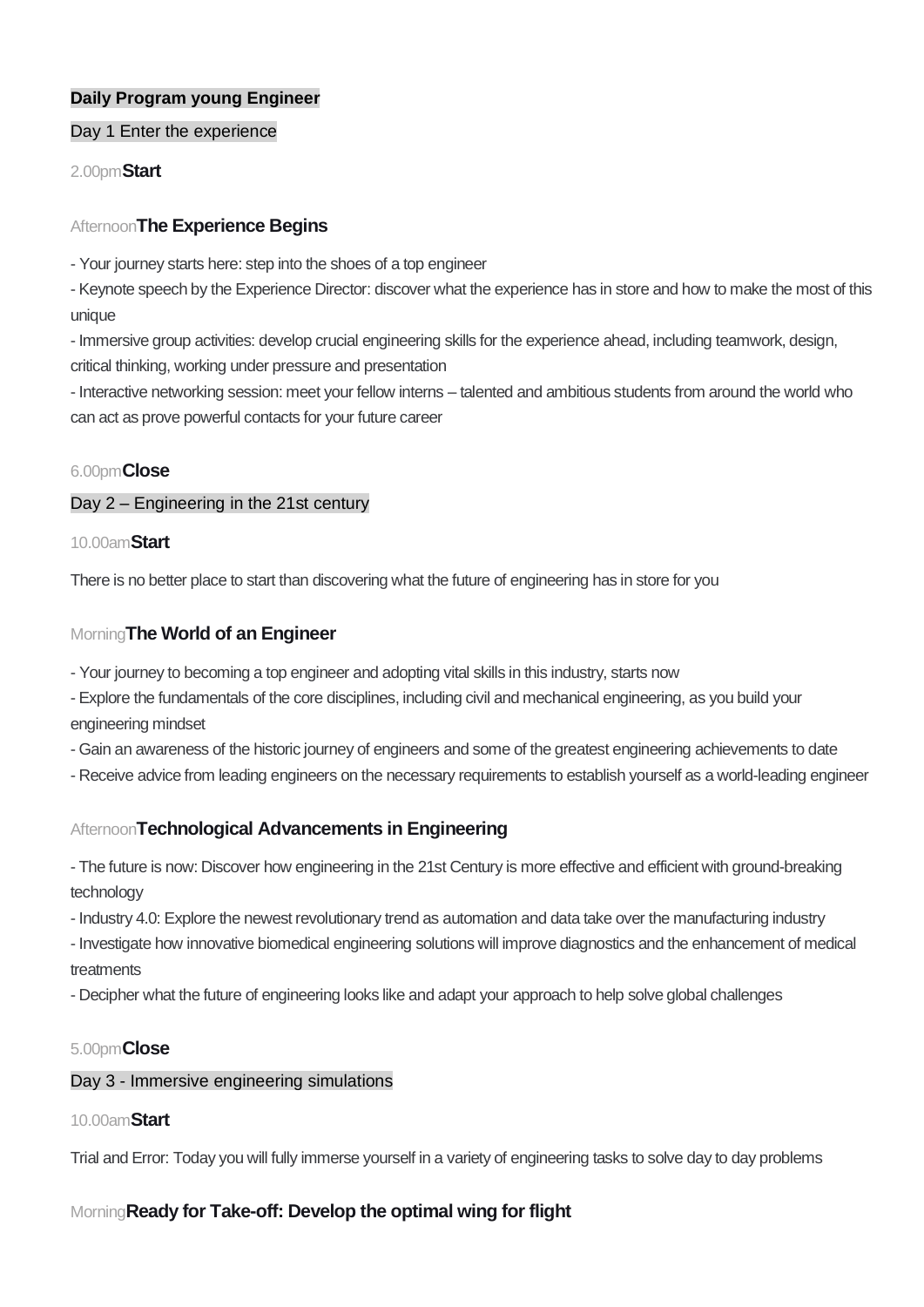- Understand the physics of flight and the fundamental requirements when manufacturing a high-performing aerofoil

- Work together to improve and test 3D printed aerofoil designs to find the optimum conditions for flight using a wind tunnel - Develop crucial skills including experiment design, data processing and iterative testing in engineering.

- Discuss your results with top material and aerospace engineers and propose solutions to achieve the most aerodynamic design

# Afternoon**The power of your own two hands**

- A unique opportunity to develop your engineering skills as you partake in the day-to-day activities of civil and structural engineers

- Using core concepts and real-world constraints, design a civil engineering masterpiece which fits the brief in both design and performance.

- Build a structure to carry weight/impact across two points while considering the cost and structural aspects in a highpressured graduate recruitment style group task

- Compete against other attendees to impress the judges and become the most successful engineer

# 5.00pm**Close**

# Day 4 – Explore Aerospace : Boeing

### 10.00am**Start**

To infinity and beyond: You have dived into key engineering disciplines on land, so now it is time to consider engineering in the skies and in space

# Morning**Boeing Experience**

- Students will be taken to an airfield to explore a Boeing 747 jet with aerospace engineers

- Access the cockpit of the plane and work with engineers and pilots to discover adaptive flying in treacherous conditions

- Work alongside electrical engineers and pilots to programme a Fly-by-wire control panel

- Understand how design varies depending on function across multiple aircraft and gliders.

# Afternoon**Space Engineering**

- You will have a private session with a NASA scientist discussing the key experiments and questions being explored as we attempt to learn the secrets beyond our planet.

- Discover the rigorous training and assessments required to become an astronaut and what is needed to venture into space

- Key tips on the academic and soft skills required to become a leading astronaut

- Your key questions answered in an exclusive Q&A session with a lead on the latest Mercury mission

# 7.30pm**Close**

# Day 5 – Robotics and machine learning in engineering

# 10.00am**Start**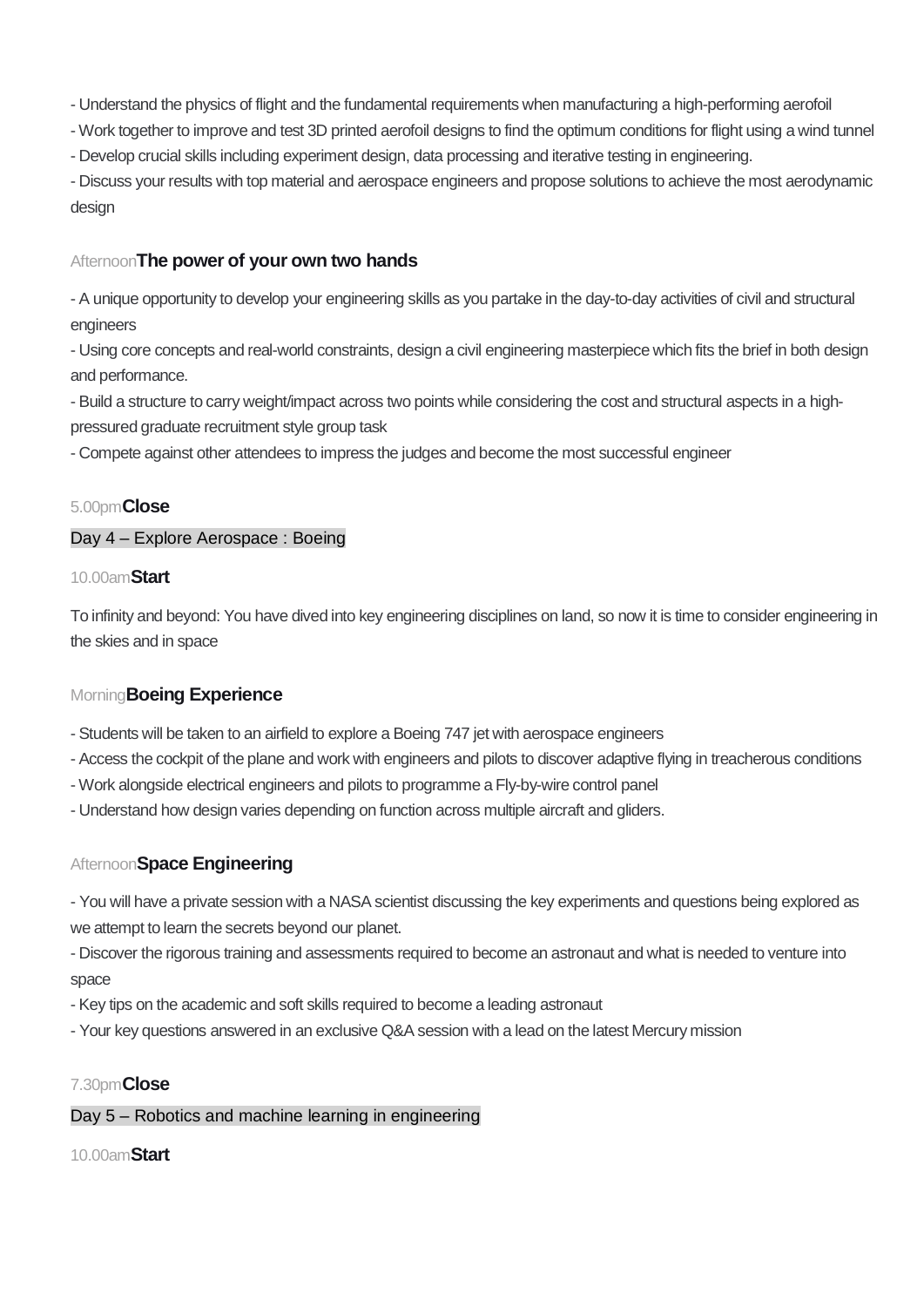The future of the workforce will be humans, robots and artificial intelligence, today you will ensure you are prepared for this change

# Morning**Artificial intelligence and robotics**

- A Whole New World: Explore the growing use of robotics to automate industry and take the menial tasks away from the workforce

- Design your own robotics/AI creation: debate and defend its potential and limitation with the guidance of top robotics engineers

- The potential benefits of artificial intelligence are huge, so are the dangers: Discuss the ethics and morality of the growth in artificial intelligence

- Can an inherently biased humanity ever create an unbiased machine?

# Afternoon**Career Coaching: How to Become a Top Engineer**

- Your path to success: understanding the key decisions ahead and how to maximise your chances of success

- Subject choices at A-level/IB/university and more
- Securing work , designing impactful CVs/resumes and powerful interview techniques
- Coaching from d engineers on what you can do now to stand out in the future

# 5.00pm**Close**

### Day 6 – Automative engineering

# 10:0am**Start**

Today is an opportunity to explore the supercar industry and witness the transformation to electric vehicles in action

# Morning**Enter the Supercar Studio**

- Evolution of automotive: a unique opportunity to discover the evolution of the motor vehicle with unprecedented access to the largest collection of classic cars in the UK.

- Meet engineers who have helped create the world's highest performance cars as they guide you through the unique engineering features of one of the most sought-after cars in the world

- Discover how they have employed the world's most advanced engineering techniques to dominate the competition

- Take apart a petrol engine under the supervision of a top mechanical engineer and explore both the efficiencies and inefficiencies that have made the petrol engine so successful but for how long.

# Afternoon**Electric Vehicles with Extreme E**

- Future of Travel: assess the transformation of vehicles away from using petrol fuels to electric energy

- Examine how Extreme E is using its global races to promote sustainability and the use of electric vehicles to save our planet

- Design your own electric vehicle that is both affordable and delivers an unrivalled driving

- Alongside top engineers you will consider issues involving the implementation of electric vehicles and the solutions required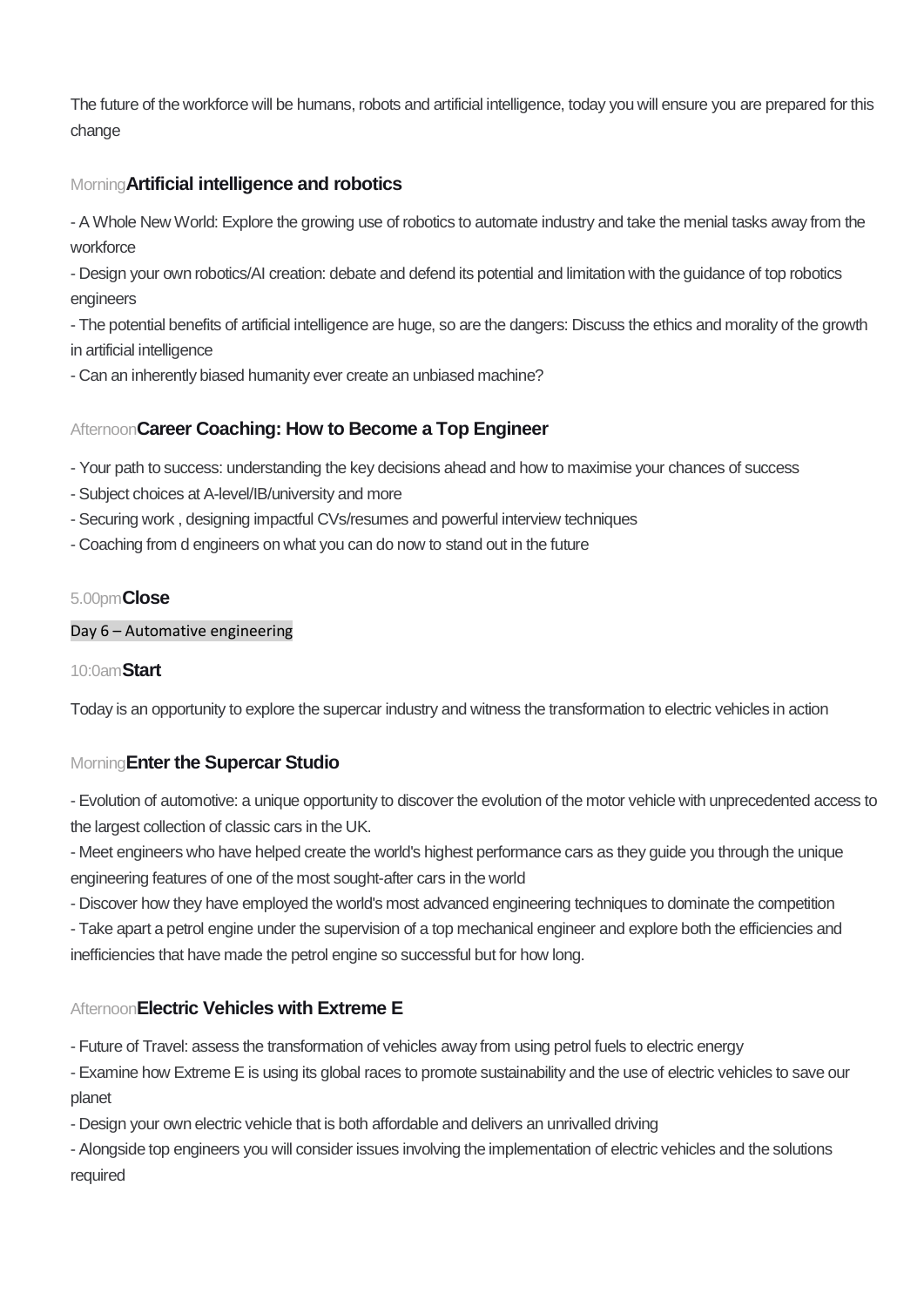# 5.00pm**Close**

# Day 7 – Explore sustainable engineering

# 10.00am**Start**

Protect the environment: Today you will consider the vital role that engineering holds in having the power to preserve the natural environment while allowing human life to prosper

# Morning**Visit an Engineering Megastructure: The Thames Barrier**

- You will visit a world leading sustainable engineering feat in London
- Explore the intricacies of the environmentally friendly design, and uncover the hidden dual purpose behind the Thames **Barrier**
- Discover how they have utilised the most advanced engineering techniques to preserve the environment
- Engage with industry experts and learn about the value sustainable designs have in creating a resilient community

# Afternoon**The Thames Estuary 2100 Plan**

- Manage a tidal flood risk: work together to design solutions to protect the inhabitants of the Thames Estuary from the imminent climate emergency

- Consider the key environmental issues, and take on an engineering role to ensure the project's success

- Outline your adaptive flood risk management strategy to tackle the fundamental issues of climate change, ageing flood defences, and population growth

- Present your group proposal and receive live feedback on your solutions from leading environmental advisors

# 5.00pm**Close**

# Day 8 – Smart cities

# 10:00am**Start**

Over the next few days, you will discover engineering in the real world as you visit and meet engineers across top engineer workplaces and witness major success stories in the industry. You will be inspired to take your first steps in engineering and gain an understanding of the emphasis on a sustainable future within all disciplines of engineering. Cities of the future will be smart and sustainable, so today you will gain the skills and ideas you need to play a crucial role in the future evolution of urban spaces

# Morning**For a better tomorrow, for all humankind**

- Examine the need for the engineering industry to become fully sustainable as we tackle the challenges of climate change and exponential population growth

- Time for change: Investigate how we can engineer innovative solutions in cities, over the next decade, to save our planet - Understand the need for multiple engineering disciplines to work in collaboration to design a new, more prosperous future for all

- Discuss your ideas with world leading sustainable engineers and recognise the power you have to make a lasting difference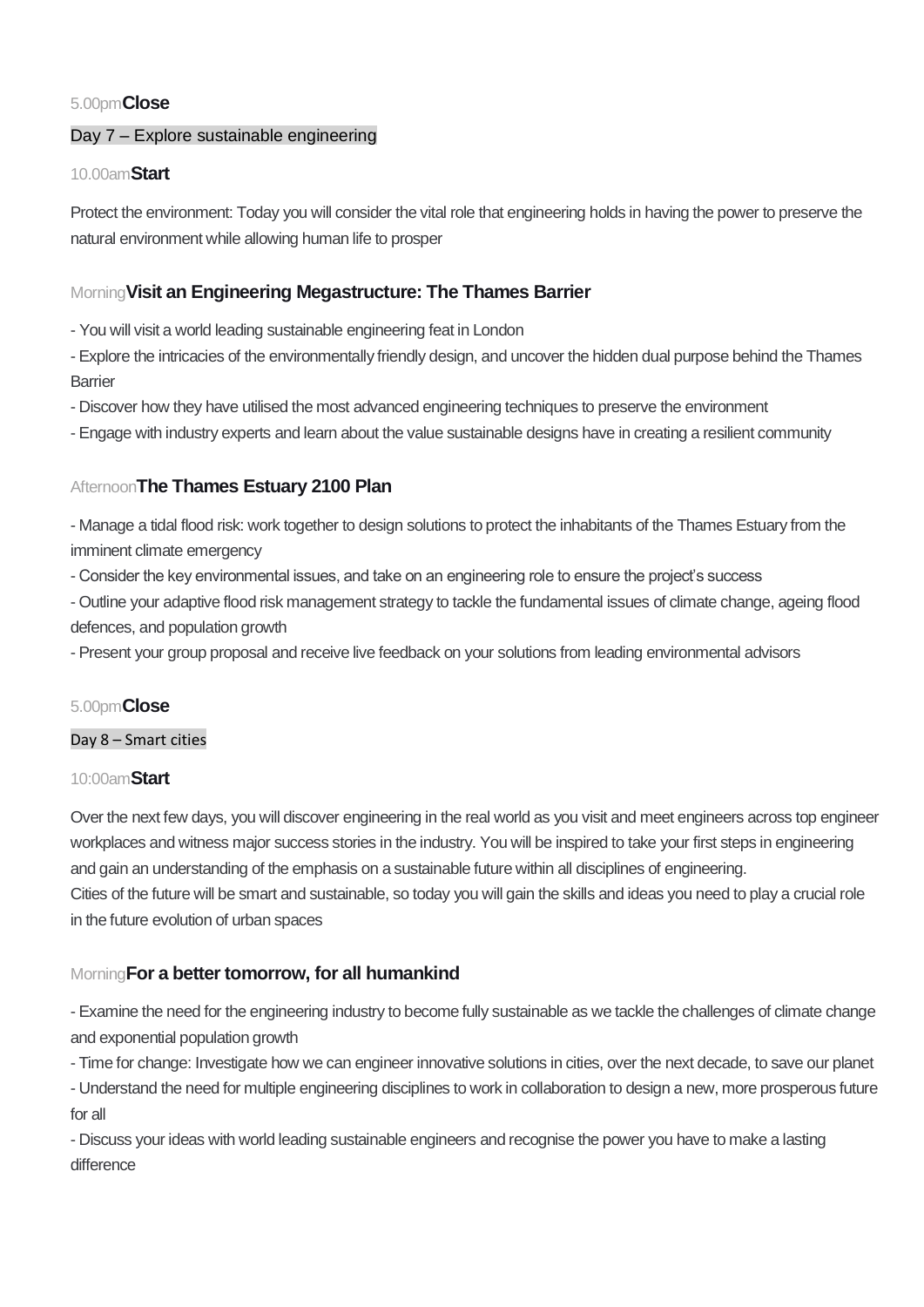# Afternoon**Design and pitch your own Smart City**

- Layout the plans and designs for your brand-new Smart City
- Consider the infrastructure and transportation networks that will be required to build a city in a sustainable manner
- Incorporate advancements within electrical and chemical engineering, as well as the prevalence of automation technology

- Receive expert live feedback and network with a wide range of engineers and senior project leaders to see what it takes to work for an award-winning engineering firm

# 5:00pm**Close**

### Day 9 – Explore engineering in London

# 10.00am**Start**

Workplaces of the Future: today you will try your hand at innovating the office and learn how engineers are striving to create unique spaces for inner-city companies

# Morning**Walking into your Future**

- Explore London's most innovative buildings that have set new standards for sustainability

- Workplace of the future: Discover how modern offices in Central London have evolved to encourage a new age of collaboration

- Discover how the buildings have been engineered with state-of-the-art materials and pioneering structural frameworks to maximise the efficiency of space in Central London

- Follow in the footsteps of leading engineers as they walk and talk you through the latest projects in this industry

# Afternoon**Revolutionising Office Designs**

- Research the latest technological advancements employed by top firms to design structures that meet the needs of society and the environment

- Work alongside architects to conceptualize a cutting-edge sustainable system for the modern-day workplace
- Put your technical skills to the test and collaborate effectively to finalise your pioneering design
- Pitch your new system to experts and receive live feedback

# 5.00pm**Close**

#### Day 10 – Startups in engineering

#### 10.00am**Start**

Today is an opportunity for you to explore the world of start-ups in engineering and meet the pioneers building the future of the industry

# Morning**Taking the first solo step in founding an engineering start-up**

- An exclusive opportunity to discuss all things engineering with companies that have just begun their journey to shape the future

- The future is tech: Learn how technological advancements have influenced these firms and allowed them to achieve the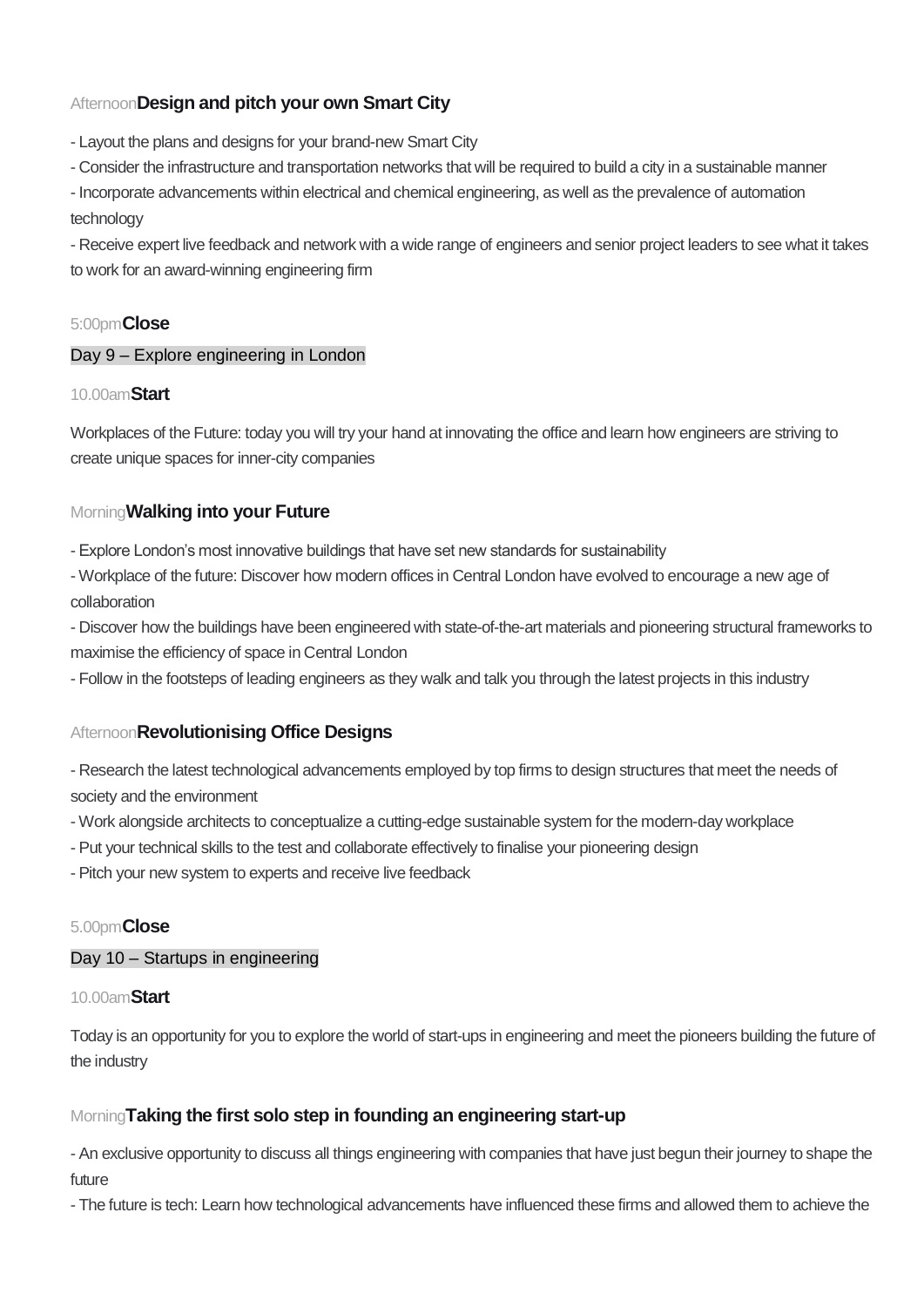'impossible'

- Practice makes perfect: Hear first-hand the day-to-day challenges within engineering and ways of overcoming setbacks

- Explain and pitch your engineering ideas and solutions to the challenges you have faced over the experience to top founders and engineers

# Afternoon**Private Networking Event**

- Put your newfound knowledge to the test
- Take part in a private networking session with top engineers from some of the biggest corporations in the industry
- Have your burning questions answered by those in the know
- Receive valuable advice from experts in the field

# 5.00pm**Close**

### Day 11- Careermax week

# 10.30am**Start**

Over the next five days, you will receive personalised coaching on how to succeed in each of the major milestones on the road to landing your dream job:

i) securing a place at a top-tier university

ii) excelling in your studies

iii) mastering every aspect of the recruitment process and procuring a top job in Engineering post-university. In addition, you will receive inspirational coaching on key employability skills from high-profile figures including politicians and Olympic athletes.

# Morning**Enter CareerMax**

Your future starts now: discover the essential skills needed to thrive in Engineering

- Personal development plan: work with a careers expert in small focus groups to plan the next steps in your journey

- 'Big results require big ambitions': hear from a world-class Olympic athlete on the importance of being a self-starting, ambitious individual in today's increasingly competitive climate

- 'The art of communication is the language of leadership': hear from a high-ranking politician on how best to improve your communication skills and captivate a large audience

# Afternoon**University Applications**

You're in your final year of school and it is time to start thinking about what comes next…

- Inside UCAS: an interactive session with a university admissions expert, with guidance on how to ace your applications and bag your first-choice university

- University and degree choices: making the right decisions to maximise your career potential
- Eye-catching extracurriculars: using extracurricular activities to boost your application
- Personal statement workshop: expert coaching on the art of personal statement writing
- Interview training: a masterclass with senior admissions tutors from top UK universities

- You become the admissions officer: step into the shoes of a university admissions tutor; review a collection of personal statements and interview prospective students for a place at a world-renowned educational institution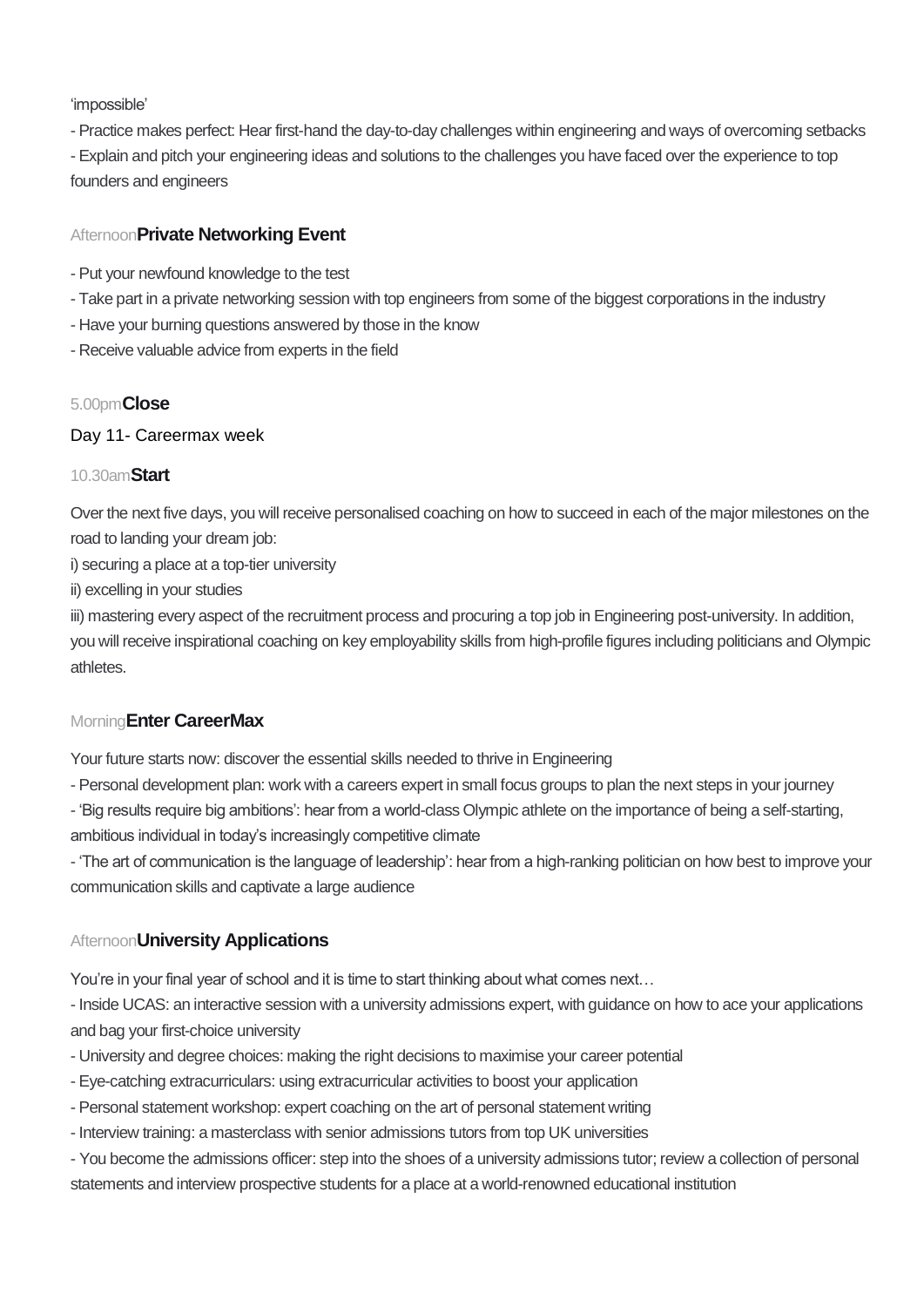# 5.00pm**Close**

# Day 12 – Enter the University of Cambridge

# 10.30am**Start**

Congratulations! You have been accepted into your first-choice university – it's time to start preparing

# Morning**Welcome to University!**

- University tour: private tour of the University of Cambridge led by students, who will guide you through the abundant opportunities available to you there

- Academic lecture: meet academics from the Department of Engineering and a university-style lecture
- Meet the university team: attend an exclusive networking lunch with students and academics

# Afternoon**Step into the Shoes of a Student**

- The academic seminar: discuss the contents of the morning lecture in a seminar group led by an academic, reflect on the topics raised with likeminded individuals and begin to generate your initial hypotheses

- The research project: work effectively as part of a team to research and plan for a knock-out group presentation
- The group presentation: present your team's finding to your peers and academics
- The feedback: receive feedback on your presentation and reflect on your team's performance

# 5.00pm**Close**

# Day 13 – Graduate recruitment: applications and interviews

# 10.30am**Start**

You're in your final year of study and it is time to start thinking about life after university

# Morning**Graduate Applications**

- Standout work : learn the importance of securing relevant work and the impetus it can add to your graduate job applications

- Killer CVs: crack the code to the perfect CV with industry recruitment experts and hear from hiring managers from the Engineering industry on what they are looking for in candidate resumes

- You become the hiring manager: step into the shoes of a senior hiring manager working at a major engineering firm as you screen a set of graduate CVs and select which candidates you would like to interview

# Afternoon**Graduate Interviews**

The graduate recruiter was impressed by your knockout CV and you have now been invited to interview for the role - Interview workshop: receive bespoke public speaking training on how best to articulate yourself during high-pressure, professional situations such as interviews and presentations

- You become the graduate interviewer: interview candidates for a graduate role alongside senior recruitment managers and put them through their paces with a series of challenging scenario-based questions

- Reflection: return to your focus groups and review the goals you set for InvestIN's CareerMax week. What have you achieved so far? What would you like to work on over the final two days? What questions do you need answering?